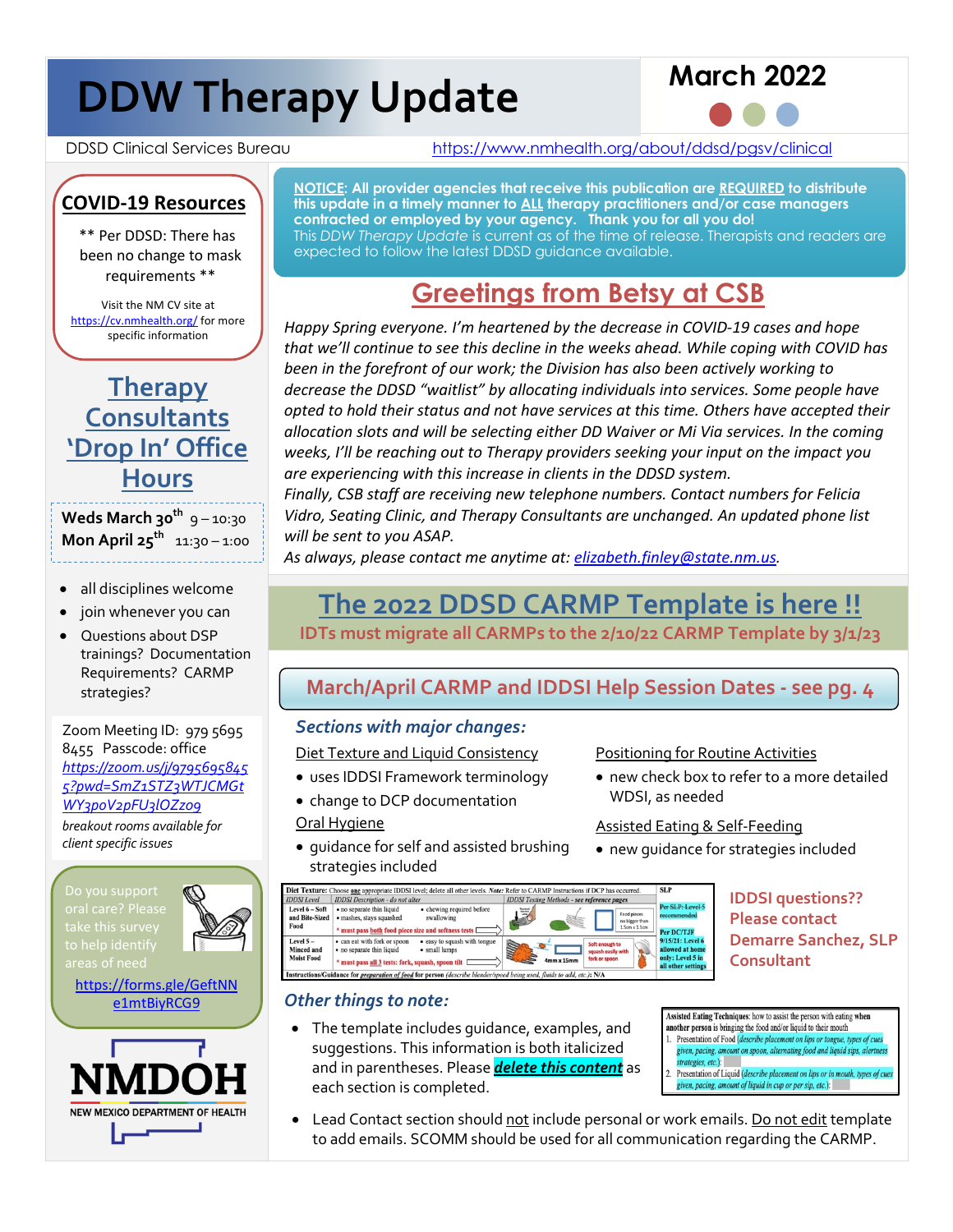### **Updated Assistive Technology Fund Applications**

AT General Fund Application and Instructions (fillable PDF) https://www.nmhealth.org/publication/view/general/4028/

AT DDW (Budget-Based) Fund Application Form and Instructions (fillable PDF) https://www.nmhealth.org/publication/view/form/4512/

*Note:* The forms may not 'appear' fillable on a mobile device. The link will open as a fillable PDF on a computer. Fill in the information and then use 'save as' to save the completed form for your files. You can open the PDF and edit/re-save as needed.



**PTs needed statewide! Emergent PT needs in Valencia County, Santa Rosa, Edgewood, and Gallup! OTs needed in and around Gallup, Las Vegas, and Mora! If you or your agency are looking to expand your caseload, please contact Felicia Vidro for more information! Felicia.Vidro@state.nm.us**

## **Budget Requests, the TDF, and Clinical Criteria v6** (effective 11/1/21)

- approval of all Non JCM Budget Requests are based on Qualifying Criteria for Therapy Services. See p. 51 of the Clinical Review and Clinical/Service Criteria V6 https://www.nmhealth.org/publication/view/general/7016/
- suggested unit amounts are listed in the budget worksheet column of the TDF
- a statement of justification is recommended for requests over the suggested units in any area
- justification can be added anywhere in the document or include an additional page

### **Did you know…?**

#### **Therapy Provider Agencies are responsible for**

- ensuring all of their therapists have completed all required CSB trainings
- sharing emails with DDSD guidance, official memos, and Therapy Updates
- maintaining documentation of therapist vaccination/exemption status and any required COVID-19 testing

# **ICYMI – Important Bits from the last Therapy Update**

*2021 Standards Revisions*

- ARM and PA training required for therapists within 180 days of hire; new Intro to Waivers required *(Standards 17.7)*
- Annual Reports must include goal progress in comparison to baseline from TDF – and must not include new/proposed goals or objectives *(Standards 12.4.7.12.3)*
- Reviewed or revised WDSIs are due 2 weeks prior to ISP start
- Annual WDSI/CARMP training required within 30 days of ISP start *(Standards 12.4.7.12.6)*
- Fading of therapy services is required to be considered for all disciplines annually *(Standards 12.4.7.9)*
- Telehealth/remote services are allowable *(Standards 12.4.3.4)*
- Revisions throughout emphasize collaboration and communication within the IDT and with all provider agencies
- **Therapy Services: 2021 Standards Therapy Updates, Recorded Webinar, Q&A, Crosswalk**
- **Udated Therapy Documentation Table (click here)**



#### **CSB Therapy Services Page**

Scan QR code or click link

https://www.nmheal th.org/about/ddsd/p gsv/clinical/therapy/

### **Therap/SCOMM Reminder**

- All therapists must be able to access and edit CARMP documents, see GER reports, and communicate with IDT members in a secure manner.
- Case managers or other providers are not allowed to send documents to you outside of SCOMM if you don't have access.
- Each provider agency should have a Therap Lead or 'go to person' to assist therapists.
- Each therapist is responsible for managing their own caseload.
- *For caseload changes:*
- 'Compose' SCOMM General Message
- Type 'Therap Unit' in Recipient(s) Box
- Choose 'DDSD, Therap Unit/Therap Unit Team (DOH-DDSD)'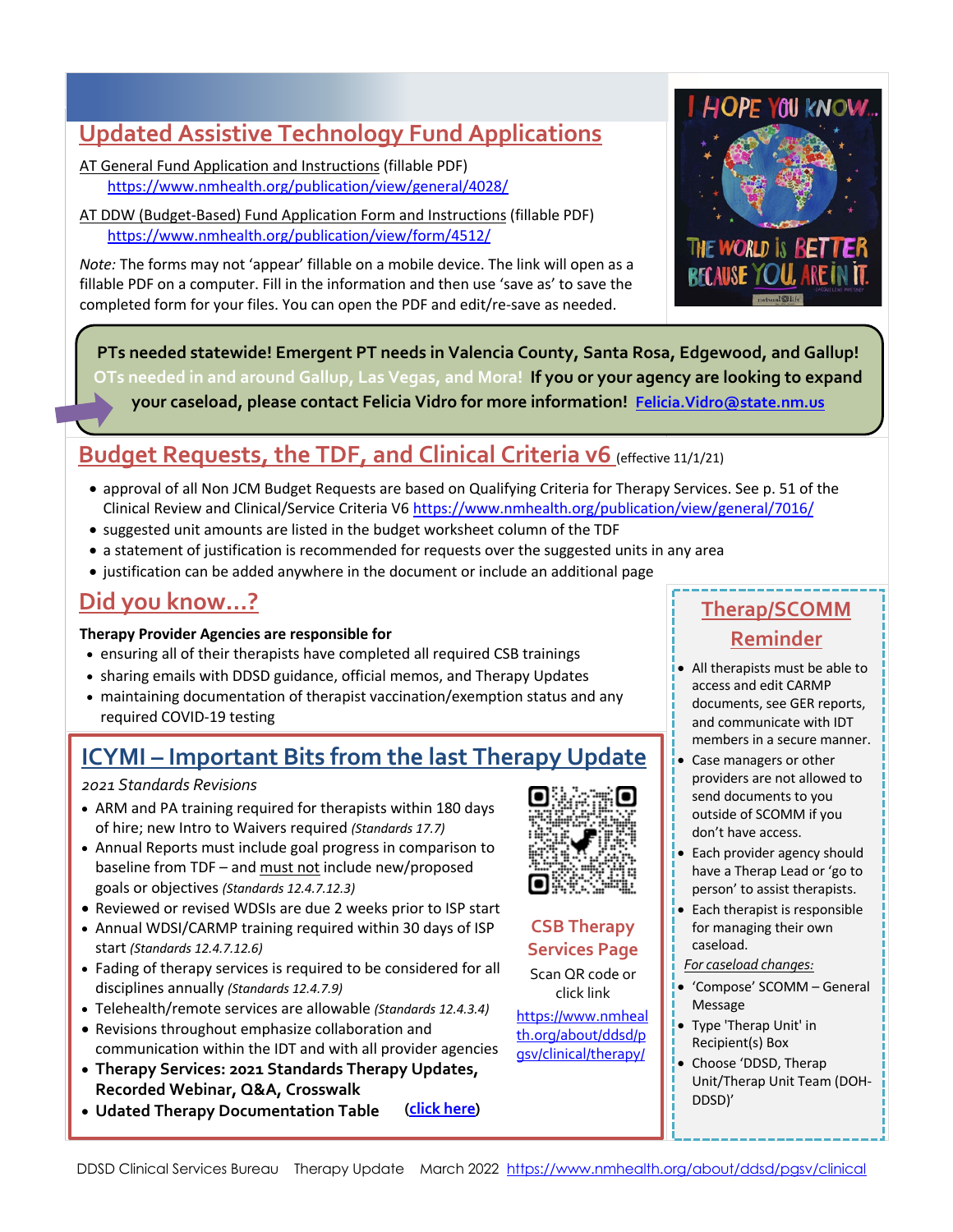| <b>CSB</b>                                          | Live stream, online trainings                                                                                                                                                     | (not recorded)     | upcoming 2022 dates                                                                     |  |  |
|-----------------------------------------------------|-----------------------------------------------------------------------------------------------------------------------------------------------------------------------------------|--------------------|-----------------------------------------------------------------------------------------|--|--|
| <b>Trainings</b>                                    | <b>Aspiration Risk Management</b>                                                                                                                                                 | 9:00am -4:30pm     | 3/11, 5/6, 6/10, 7/15, 8/26                                                             |  |  |
|                                                     | <b>Participatory Approach</b>                                                                                                                                                     | 9:00am -4:30pm     | 3/25, 4/27, 6/14, 8/29                                                                  |  |  |
| <b>ALL TRAININGS</b><br>ARE                         | Pre-register for on-line trainings at: https://ddsdtrain.cdd.unm.edu/Calendar.aspx<br>Please use your own email when registering to ensure you get the meeting link and documents |                    |                                                                                         |  |  |
| <b>ONLINE UNTIL</b><br><b>FURTHER</b>               | <b>Other trainings required for Therapists</b><br>Introduction to Waivers * new in 2021                                                                                           |                    |                                                                                         |  |  |
| <b>NOTICE</b>                                       |                                                                                                                                                                                   |                    |                                                                                         |  |  |
| Please see<br>the <b>DDW</b>                        | <b>Person-Centered Planning for Therapists</b>                                                                                                                                    |                    | DDSD CDD Online Courses (available anytime)<br>http://www.cdd.unm.edu/other-disability- |  |  |
| <b>Therapist</b><br><b>Training</b>                 | <b>Subtle Signs of Illness and Injury</b><br>formerly 'Indications of Illness and Injury'                                                                                         | courses/index.html | programs/disability-health-policy/ddsd-                                                 |  |  |
| <b>Requirements by</b><br><b>Job Classification</b> | <b>ANE REFRESHER Training 'ANE Awareness'</b>                                                                                                                                     |                    |                                                                                         |  |  |
| to learn more                                       |                                                                                                                                                                                   |                    |                                                                                         |  |  |
| about the<br>training                               | <b>Effective Individual Specific Training</b><br>Techniques - "EIST-Live Stream"                                                                                                  |                    | not recorded - see training calendar for dates                                          |  |  |
| requirements for                                    | (not the Effective Trainer Techniques Part 1 course)                                                                                                                              |                    | https://ddsdtrain.cdd.unm.edu/Calendar.aspx                                             |  |  |
| all therapists                                      | <b>ANE Training DOH</b> - Live Stream Course                                                                                                                                      |                    |                                                                                         |  |  |
|                                                     | Note: All versions of the DOH - ANE courses will count during the COVID-19 PHE                                                                                                    |                    |                                                                                         |  |  |
|                                                     |                                                                                                                                                                                   |                    |                                                                                         |  |  |

# **Clinical Services Bureau Contact Information**

| <b>Elizabeth Finley</b><br>Elizabeth.Finley@state.nm.us         | <b>Bureau Chief</b>      |  | <b>Iris Clevenger</b><br>Iris.Clevenger@state.nm.us   |  | MFW and Insurance support |
|-----------------------------------------------------------------|--------------------------|--|-------------------------------------------------------|--|---------------------------|
| <b>Rosa Lopez Madrid</b><br>Rosa.LopezMadrid@state.nm.us        | Administrative Assistant |  | Jacoba (Kotie) Viljoen<br>Jacoba. Viljoen@state.nm.us |  | ARM Nurse                 |
| Felicia Vidro<br>Felicia. Vidro@state.nm.us                     | AT/Therapy Coordinator   |  | Mary (Nettie) DeBerry<br>Mary.DeBerry@state.nm.us     |  | Nurse Generalist          |
| Clinical Consultants Contact us via e-mail, text, or phone call |                          |  |                                                       |  |                           |
| Mary Beth Schubauer Physical Therapy                            |                          |  | MaryBeth.Schubauer@state.nm.us                        |  | $505 - 238 - 2247$ (c)    |
| <b>Demarre Sanchez</b>                                          | Speech Therapy           |  | Demarre.Sanchez@state.nm.us                           |  | 505-417-5264 (c)          |
| <b>Robin Leinwand</b>                                           | Occupational Therapy     |  | Robin.Leinwand@state.nm.us                            |  | 505-239-1768 (c)          |
|                                                                 |                          |  |                                                       |  |                           |

# **Resources - Clinics**

| <b>SAFE Clinic - Supports and Assessment for Feeding and Eating</b>                                                                                                                                                                                                                                                                                                             | <b>Specialty Seating Clinic</b>                                                                                                                                                                                                                                               |  |  |
|---------------------------------------------------------------------------------------------------------------------------------------------------------------------------------------------------------------------------------------------------------------------------------------------------------------------------------------------------------------------------------|-------------------------------------------------------------------------------------------------------------------------------------------------------------------------------------------------------------------------------------------------------------------------------|--|--|
| Any adult with I/DD who is experiencing challenges related to<br>oral eating and/or tube feeding can be referred for specialized<br>assessment and recommendations regarding eating/feeding,<br>nutrition, positioning, and associated medical needs to support<br>health, safety, and independence. SAFE Clinic appointments are<br>currently occurring via remote technology. | Referrals for wheelchair, positioning, and<br>adaptive equipment evaluations are being<br>processed. Appointments are being made for<br>remote and in-person evaluations or<br>wheelchair fittings, dependent on the need of<br>the individual as assessed by SSC clinicians. |  |  |
| Contact: Jacoba (Kotie) Viljoen                                                                                                                                                                                                                                                                                                                                                 | Contact: Jason Lavy                                                                                                                                                                                                                                                           |  |  |
| CSB ARM Coordinator, SAFE Clinic Coordinator                                                                                                                                                                                                                                                                                                                                    | <b>Specialty Seating Clinic Manager</b>                                                                                                                                                                                                                                       |  |  |
| (505) 231-2093 (work cell) Fax# (505) 841-2987                                                                                                                                                                                                                                                                                                                                  | (505) 222-4610                                                                                                                                                                                                                                                                |  |  |
| Jacoba. Viljoen@state.nm.us                                                                                                                                                                                                                                                                                                                                                     | Specialty.Seating@state.nm.us                                                                                                                                                                                                                                                 |  |  |